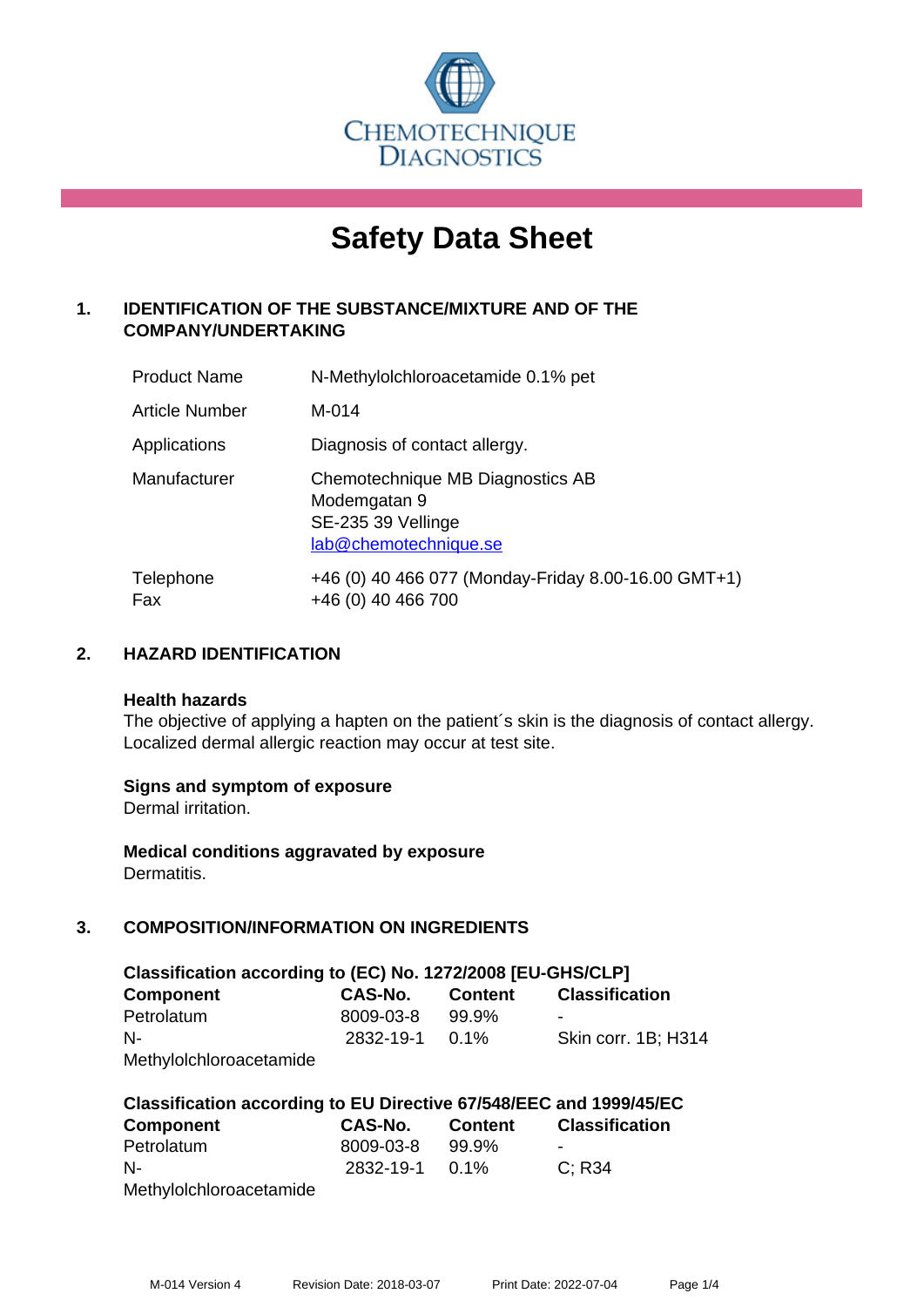## **4. FIRST AID MEASURES**

## **Emergency and first aid procedures**

Obtain medical attention.

# **5. FIRE-FIGHTING MEASURES\***

#### **Suitable extinguish media**

CO2, powder or water spray. Fight larger fires with water spray or alcohol resistant foam.

# **For safety reasons unsuitable extinguishing agents**

Water with full jet.

## **Special protective equipment for fire-fighters**

Wear self-contained respiratory protective device. Wear fully protective suit.

\*Data is shown for petrolatum only

## **6. ACCIDENTAL RELEASES MEASURES**

**Steps to be taken if material is released or spilled** Contain and place in a closed container.

# **7. HANDLING AND STORAGE**

**Precautions to be taken in handling and storage** Store dark at 5-8 C. Avoid extended exposure to light. FOR EXTERNAL USE ONLY.

# **8. EXPOSURE CONTROLS/PERSONAL PROTECTION**

**Respiratory protection** Not required.

**Ventilation** Local exhaust.

**Protective gloves** Disposal gloves.

#### **Eye protection** Not required with normal use.

## **Work/Hygienic practices**

Wash hands after each use.

## **9. PHYSICAL AND CHEMICAL PROPERTIES**

Odour **Odourless** 

Appearance Ivory White Semi-solid

Melting point\* 50-55° C Flash point\*  $>100^{\circ}$ C

Boiling point\* No data available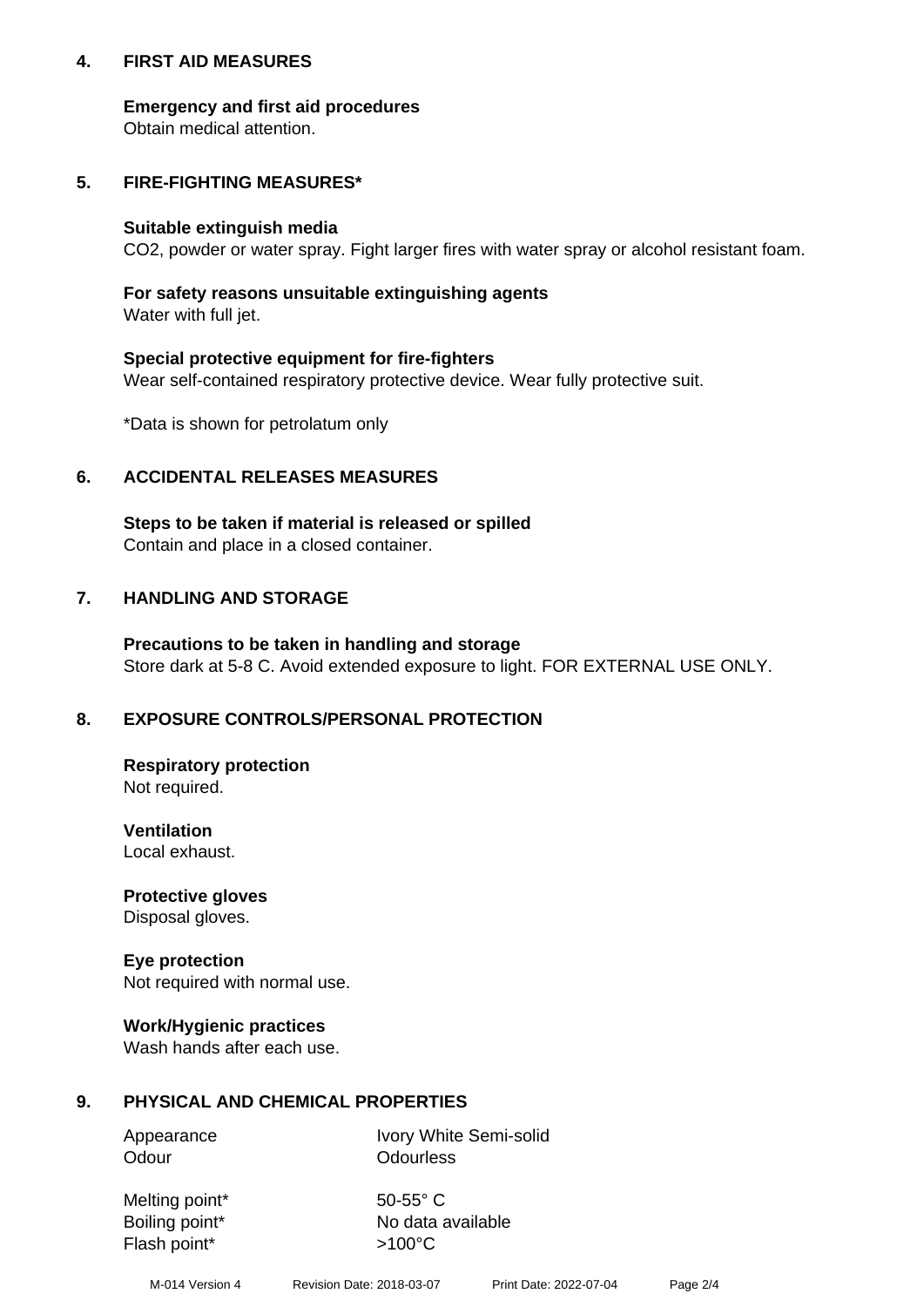Density\* No data available. Solubility in/Miscibility with Water\*

Self ignition\* Product does not self ignite. Danger of explosion\* Product does not present an explosion hazard. Insoluble

\*Data is shown for petrolatum only

# **10. STABILITY AND REACTIVITY**

#### **Incompability**

May react with strong oxidizing agents.

#### **Stability**

Stable at recommended storage conditions.

#### **Hazardous byproducts**

Combustion may generate CO, CO2 and other oxides.

**Hazardous polymerization**

Will not occur.

#### **11. TOXICOLOGICAL INFORMATION**

No data available.

#### **12. ECOLOGICAL INFORMATION**

No data available.

## **13. DISPOSAL CONSIDERATIONS**

#### **Waste disposal method**

Comply with federal, state/provincial and local regulation.

#### **14. TRANSPORT INFORMATION**

Not dangerous goods.

## **15. REGULATORY INFORMATION**

The classification is according to the latest editions of the EU lists, and extended by company and literature data.

#### **16. OTHER INFORMATION**

#### **Text of H-statements and R-phrases mentioned in Section 3**

| Skin corr. 1B    |                           | Skin corrosion (Category 1B)            |          |  |
|------------------|---------------------------|-----------------------------------------|----------|--|
| H <sub>314</sub> |                           | Causes severe skin burns and eye damage |          |  |
|                  |                           | Corrosive                               |          |  |
| R34              |                           | Causes burns                            |          |  |
| M-014 Version 4  | Revision Date: 2018-03-07 | Print Date: 2022-07-04                  | Page 3/4 |  |